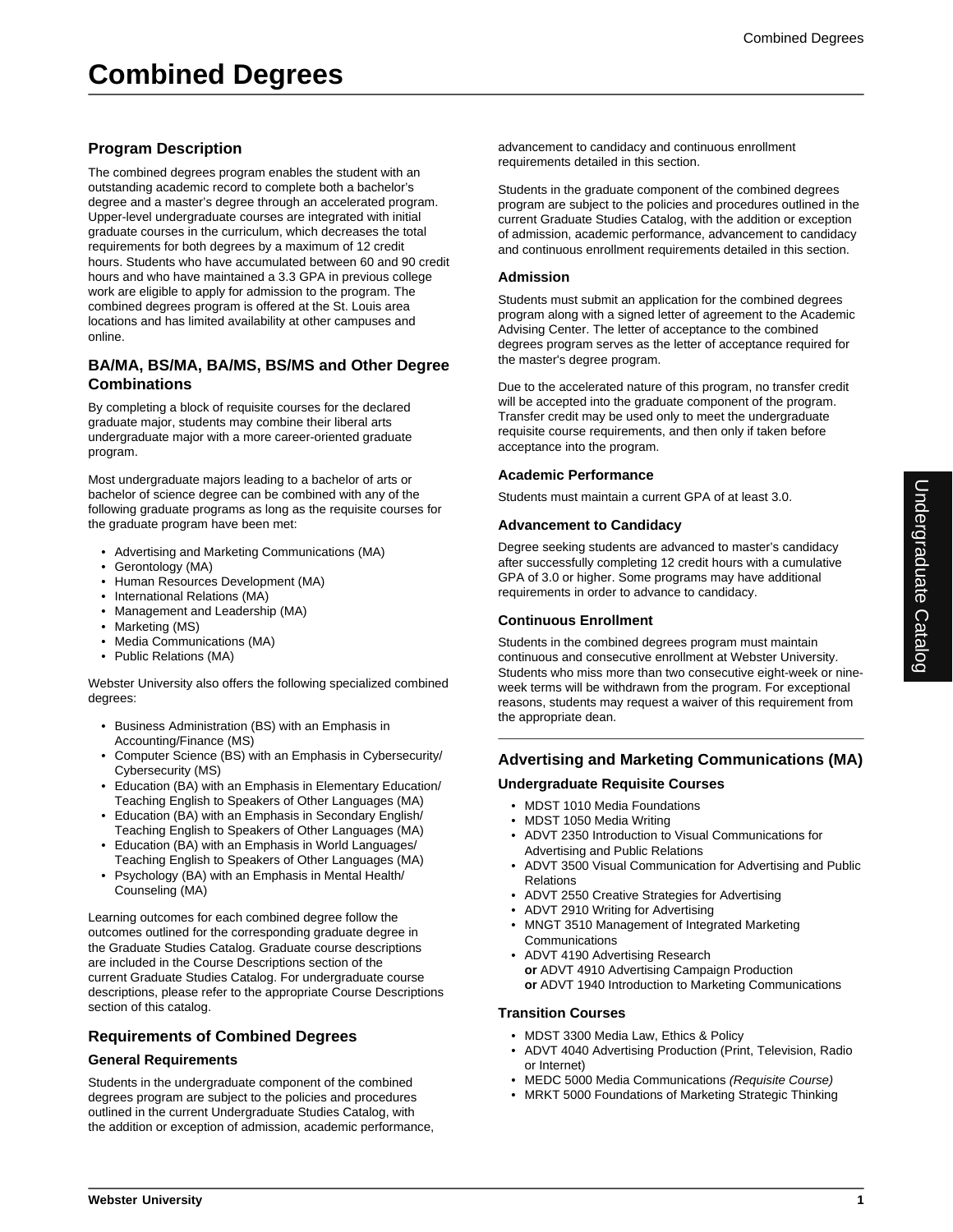# **Graduate Courses**

- MRKT 5720 Promotional Management
- ADVT 5100 Strategic Principles of Advertising and Marketing **Communication**
- ADVT 5321 Advertising Decision-Making
- MEDC 5310 Media and Culture
- MEDC 5400 Media Production Management
- MEDC 6000 Seminar in Media Communications

# **Elective Courses**

Students are required to choose two courses from the MA in advertising and marketing communications curriculum in addition to the courses listed. For more information about the MA in advertising and marketing communications curriculum, please refer to the School of Communications section of the Graduate Studies Catalog.

# **Gerontology (MA)**

# **Undergraduate Requisite Courses**

- MULC 1100 Introduction to Multicultural Studies.
- MNGT 2100 Management Theory and Practices
- PHIL 2340 Bioethics
- **or** RELG 2450 Death and Dying
- PSYC 2300 Lifespan Development

# **Transition Courses**

- PSYC 3575 Industrial/Organizational Psychology **or** MNGT 3400 Human Resource Management
- PSYC 3900 Introduction to Counseling **or** MNGT 2500 Marketing **or** MNGT 3550 Public Relations
- GERN 5000 Gerontology
- GERN 5630 Psychology of Aging

# **Graduate Courses**

- GERN 5600 Economic Issues for Older Adults
- GERN 5620 Physiology of Aging
- GERN 5640 Management of Programs for Older Adults
- GERN 5660 Research and Assessment in Gerontology
- GERN 5670 Social Science Perspectives in Gerontology
- GERN 6000 Integrated Studies in Gerontology

# **Elective Courses**

The combined degree in gerontology requires one elective graduate course in addition to the courses listed.

# **Human Resources Development (MA)**

# **Undergraduate Requisite Courses**

- PSYC 1100 Introduction to Psychology
- MNGT 2100 Management Theory and Practices
- MNGT 3400 Human Resource Management • PSYC 3325 Applied Learning Theory
- **or** PSYC 3350 Cognitive Psychology **or** MNGT 3450 Principles of Organizational Behavior

# **Transition Courses**

- MNGT 4400 Employment Law and Compliance
- MNGT 4600 Contemporary Human Resource Strategies
- HRDV 5000 Introduction to Human Resources Development
- HRDV 5610 Training and Development

#### **Graduate Courses**

- HRDV 5560 Group Development and Change
- HRDV 5700 Career Management
- MNGT 5590 Organizational Behavior
- HRDV 5750 Research and Assessment Methods in Human Resources Development
- HRDV 6000 Integrated Studies in Human Resources Development

#### **Elective Courses**

The combined degree in human resources development requires three elective graduate courses in addition to the courses listed.

#### **Special Requirements**

For students who will not complete a business or business-related undergraduate degree from Webster or another university that do not meet the following criteria:

- Regionally-accredited
- The business school must have a business-related accreditation (e.g. AACSB, ACBSP, IACBE, etc.)

Students must do **one** of the following:

- Successfully complete BUSN 5000.
	- Note: BUSN 5000 will count as an elective course in your program. This option is **only** available for students who are required to take BUSN 5000.
- Complete **all** of the following undergraduate courses (or their equivalent) with a grade of C- or better (17 credit hours total, not including individual course prerequisites):
	- MNGT 2100 Management Theory and Practices
	- ACCT 2010 Financial Accounting
	- BUSN 2750 Introduction to Statistics
	- ECON 2000 Survey of Economics
	- MNGT 2500 Marketing
	- BUSN 3500 Business and Global Ethics
	- BUSN 4500 Ethical Issues in Business

## **International Relations (MA)**

#### **Undergraduate Requisite Courses**

- POLT 1050 Introduction to International Relations
- POLT 1080 Introduction to Comparative Politics
- INTL 1500 The World System Since 1500
- POLT 2600 Research Methods and Approaches in Political **Science**

**or** INTL 2700 Methods of Political Inquiry

#### **Transition Courses**

- INTL 4600 International Relations Seminar
- INTL 4280 International Economics
- **or** INTL 3100 International Political Economy
- INTL 5590 International Security **or** INTL 5550 War and Diplomacy
- One course from the Graduate Comparative Politics Cluster (see Graduate requirement in International Relations)

#### **Graduate Courses**

- INTL 5100 Research Methods and Perspectives
- One additional course from the Comparative Politics cluster (see Graduate requirement in International Relations)
- Two additional courses from International Politics cluster (see Graduate requirement in International Relations)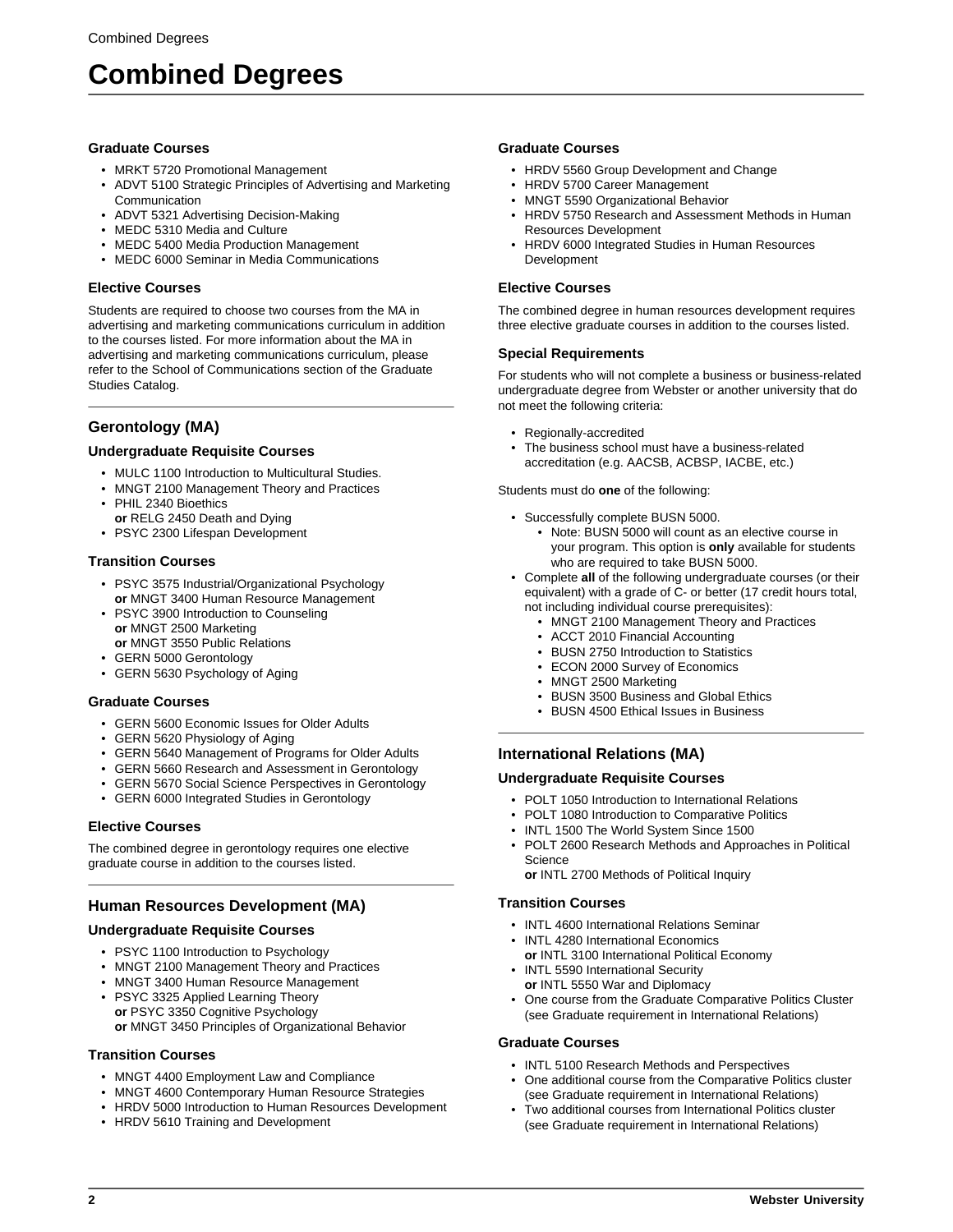- Three elective courses
- INTL 6000 Capstone in International Relations (or thesis option)

#### **This program is offered only in St. Louis.**

## **Legal Studies (MA)**

#### **Undergraduate Requisite Courses**

- LEGL 2080 Topics in Law **or** LEGL 4800 Advanced Topics in Law
- LEGL 2400 Introduction to Law
- **or** POLT 2400 Introduction to Law
- LEGL 4490 Advanced Paralegal Procedures
- LEGL 4810 Tort Law Practice

#### **Transition Courses**

- LEGL 4460 Methods of Legal Research and Writing I
- LEGL 4470 Methods of Legal Research and Writing II
- LEGL 5450 American Constitutional Law
- LEGL 5470 Civil Actions

#### **Graduate Courses**

- LEGL 5100 Jurisprudence
- LEGL 5300 Ethics for the Legal Professional
- LEGL 5400 Anglo-American Legal History
- LEGL 5480 Criminal Actions
- LEGL 5490 Advanced Topics in Law
- LEGL 5800 Computerized Legal Research
- LEGL 6000 Research and Writing Project

#### **Elective Courses**

The combined degree in legal studies requires two elective graduate courses in addition to the courses listed.

# **Management and Leadership (MA)**

#### **Undergraduate Requisite Courses**

- ECON 2030 Principles of Macroeconomics
- ACCT 2010 Financial Accounting
- MNGT 2100 Management Theory and Practices
- MNGT 3400 Human Resource Management
- MNGT 2500 Marketing

#### **Transition Courses**

- MNGT 4100 International Management
- MNGT 4900 Managerial Policies and Strategies
- HRMG 5000 Managing Human Resources
- MNGT 5590 Organizational Behavior

#### **Graduate Courses**

- BUSN 5200 Basic Finance for Managers
- HRDV 5630 Organization Development and Change
- MNGT 5650 Management and Strategy
- MNGT 5670 Managerial Leadership
- MNGT 6000 Integrated Studies in Management

#### **Elective Courses**

The combined degree in management and leadership requires three elective graduate courses in addition to the courses listed.

#### **Special Requirements**

For students who will not complete a business or business-related undergraduate degree from Webster or another university that do not meet the following criteria:

- Regionally-accredited
- The business school must have a business-related accreditation (e.g. AACSB, ACBSP, IACBE, etc.)

Students must do **one** of the following:

- Successfully complete BUSN 5000.
	- Note: BUSN 5000 will count as an elective course in your program. This option is **only** available for students who are required to take BUSN 5000.
- Complete **all** of the following undergraduate courses (or their equivalent) with a grade of C- or better (17 credit hours total, not including individual course prerequisites):
	- MNGT 2100 Management Theory and Practices
	- ACCT 2010 Financial Accounting
	- BUSN 2750 Introduction to Statistics
	- ECON 2000 Survey of Economics
	- MNGT 2500 Marketing
	- BUSN 3500 Business and Global Ethics
	- BUSN 4500 Ethical Issues in Business

# **Marketing (MS)**

#### **Undergraduate Requisite Courses**

- ECON 2000 Survey of Economics
- MNGT 2100 Management Theory and Practices
- MNGT 2500 Marketing
- MNGT 3510 Management of Integrated Marketing **Communications**

#### **Transition Courses**

- MNGT 4330 International Marketing
- MNGT 4920 Marketing Strategies\*
- MRKT 5720 Promotional Management • MRKT 5890 Marketing Statistics
- **or** BUSN 5760 Applied Business Statistics
- MRKT 5850 Marketing Research

\*MNGT 4920 should be completed after MRKT 5850.

#### **Graduate Courses**

- MRKT 5610 Marketing Channel Management
- MRKT 5740 Management of Digital Marketing
- MRKT 5895 Marketing Analytics
- MRKT 5960 Marketing Management
- MRKT 6000 Integrated Studies in Marketing

#### **Elective Courses**

The combined degree in marketing requires two elective graduate courses in addition to the courses listed, which must be selected from courses offered in this major (e.g. MRKT prefix) or from the following list:

- NPLR 5020 Essentials of Marketing and Resource Development in Nonprofits
- ADVT 5410 Fundamentals of Branding
- CSIS 5420 Data Mining
- BUSN 6160 Integrated Business Processes and ERP
- MNGT 5670 Managerial Leadership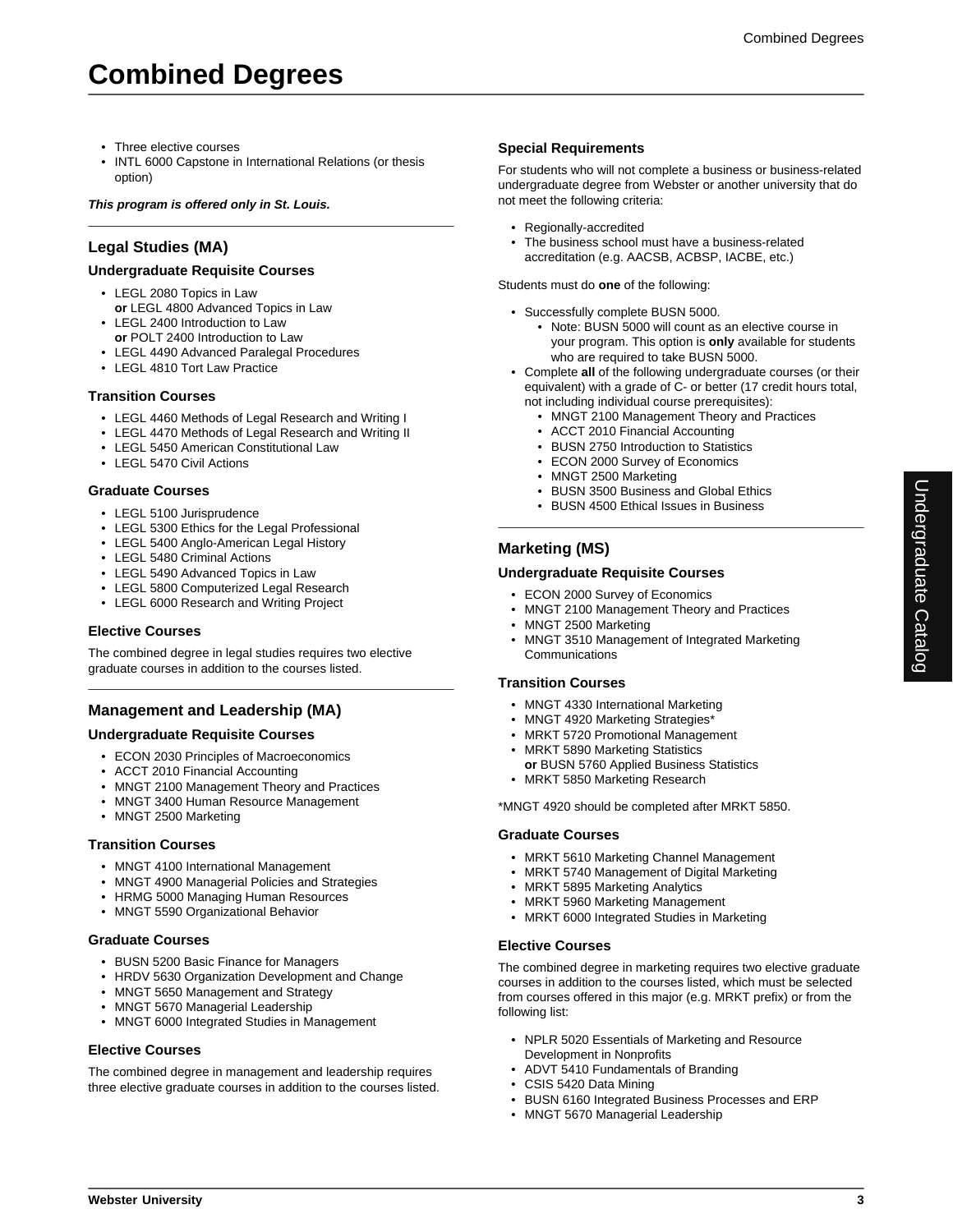If the requisite course is waived, the student must choose an elective course from the electives listed above.

#### **Special Requirements**

For students who will not complete a business or business-related undergraduate degree from Webster or another university that do not meet the following criteria:

- Regionally-accredited
- The business school must have a business-related accreditation (e.g. AACSB, ACBSP, IACBE, etc.)

Students must do **one** of the following:

- Successfully complete BUSN 5000.
	- Note: BUSN 5000 will count as an elective course in your program. This option is **only** available for students who are required to take BUSN 5000.
- Complete **all** of the following undergraduate courses (or their equivalent) with a grade of C- or better (17 credit hours total, not including individual course prerequisites):
	- MNGT 2100 Management Theory and Practices
	- ACCT 2010 Financial Accounting
	- BUSN 2750 Introduction to Statistics
	- ECON 2000 Survey of Economics
	- MNGT 2500 Marketing
	- BUSN 3500 Business and Global Ethics
	- BUSN 4500 Ethical Issues in Business

# **Media Communications (MA)**

Students majoring in an undergraduate discipline other than media studies must earn 18 credit hours in undergraduate media studies coursework in order to qualify for the graduate portion of the combined degree program in media communications. These courses will be selected in consultation with an undergraduate advisor.

## **Undergraduate Requisite Courses**

- MDST 1010 Media Foundations
- EPMD 1000 Introduction to Media Production **or** JOUR 1020 Introduction to Media Production for Journalists
- MDST 1050 Media Writing **or** JOUR 1030 Fundamentals of Reporting
- MDST 2200 Ethics in the Media

#### **Transition Courses**

- MDST 3300 Media Law, Ethics & Policy
- MDST 3260 Global Media Practice **or** MDST 3700 Topics in International Communications
- MEDC 5000 Media Communications
- MEDC 5310 Media and Culture

#### **Graduate Courses**

- MEDC 5400 Media Production Management
- MEDC 5300 Strategic Communications **or** MEDC 5600 Introduction to Interactive Communications
- MEDC 5460 Media Research
- MEDC 6000 Seminar in Media Communications

#### **Elective Courses**

The combined degree in media communications requires four elective graduate courses in addition to the courses listed above. The electives must be courses within the School of

Communications or courses that apply to other School of Communications graduate degrees.

# **Public Relations (MA)**

#### **Undergraduate Requisite Courses**

- MDST 1010 Media Foundations
- EPMD 1000 Introduction to Media Production **or** JOUR 1020 Introduction to Media Production for Journalists
- MDST 1050 Media Writing
	- **or** JOUR 1030 Fundamentals of Reporting
- PBRL 1010 Fundamentals of Strategic Communications and Public Relations
- PBRL 2920 Writing for Public Relations

#### **Transition Courses**

- MDST 3300 Media Law, Ethics & Policy
- PBRL 4300 Crisis Communications and Issues Management **or** PBRL 4800 Media Relations
- MEDC 5000 Media Communications (Requisite Course)
- PBRL 5322 Public Relations

# **Graduate Courses**

- MEDC 5310 Media and Culture
- MEDC 5400 Media Production Management
- MEDC 5460 Media Research
- PBRL 5323 Organizational Communications
- PBRL 5342 Writing for Public Relations
- PBRL 5380 Strategic Communications Applications
- MEDC 6000 Seminar in Media Communications

#### **Elective Course**

Students are required to choose one elective course from the MA in public relations curriculum in addition to the courses listed. For more information about the MA in public relations curriculum, please refer to the School of Communications section of the Graduate Studies Catalog.

# **Business Administration (BS) with an Emphasis in Accounting/Finance (MS)**

#### **Program Description**

The bachelor of science (BS) in business administration with an emphasis in accounting/master of science (MS) in finance is an accelerated degree combination primarily designed for students who plan to enter the accounting profession and are in need of at least 150 credit hours in order to sit for the Certified Public Accounting (CPA) exam.

#### **Admission**

Students seeking combined degree program BS in business administration with an emphasis in accounting/MS in finance must submit an application to the Office of Academic Advising and must provide two letters of recommendation from Webster University faculty with the application.

#### **General Requirements**

The BS in business administration with an emphasis in accounting/MS in finance degree combination program requires a total of 144 credit hours which is a combination of undergraduate and graduate credit hours. A maximum of 90 credit hours may be accepted for transfer into the undergraduate program but only a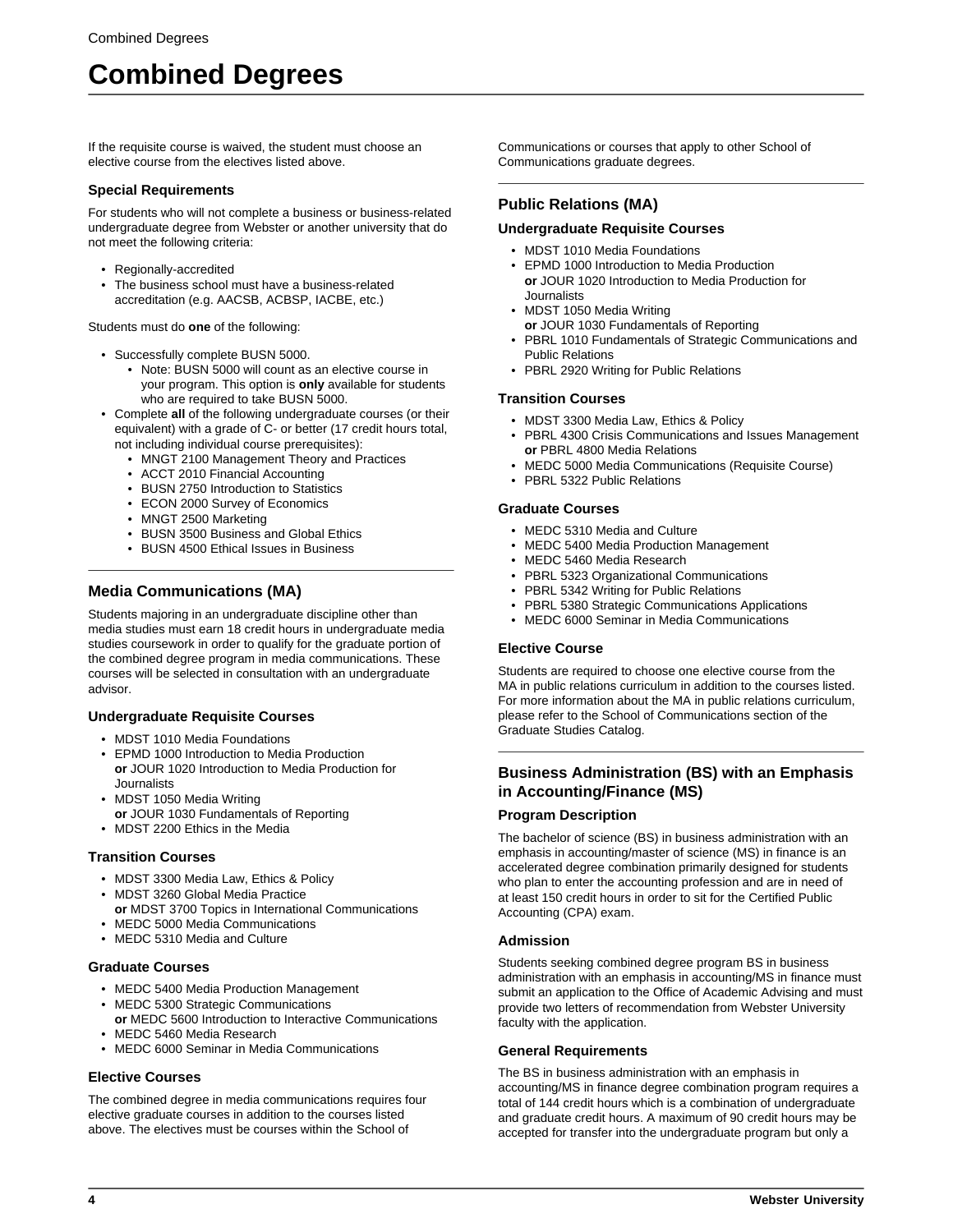maximum of 64 credit hours of lower-division work are allowed to transfer. A student must complete a minimum of 18 credit hours of undergraduate accounting courses at Webster University. No transfer credit is allowed for the graduate portion of the program.

Students must apply to the Business Department through the Office of Academic Advising for the graduate portion of the BS in business administration with an emphasis in accounting/MS in finance when they have accumulated between 64 and 98 credit hours and have successfully completed 15 credit hours of required upper-division ACCT courses including Intermediate Accounting. Students who have maintained an overall grade point average of 3.3 on a 4.0 scale in all previous college work will be eligible for the BS in business administration with an emphasis in accounting/MS in finance degree combination.

#### **Combination BS in Business Administration with an Emphasis in Accounting/MS in Finance Requirements**

The BS in business administration with an emphasis in accounting/MS in finance degree combination requires that all university-wide undergraduate degree requirements for general education and also the accounting major must be met. Students may receive the BS in business administration with an emphasis in accounting degree after completing all the undergraduate requirements for the degree and before completing the graduate requirements for the MS in finance degree. For the BS in business administration with an emphasis in accounting, they should have a total of 120 credit hours, completed all general education requirements, completed all of the required undergraduate courses for the major in accounting, and completed the four transition courses in the set of core requirements. Students may then continue completing the requirements for the MS in finance degree.

#### **Undergraduate Requisite Courses**

All courses required for the BS in business administration with an emphasis in accounting major with the exception of ACCT 4100 Advanced Financial Accounting and ACCT 4900 Auditing, which are defined as core transition courses between the BS in business administration with an emphasis in accounting/MS in finance programs.

#### **Transition Courses**

- ACCT 4100 Advanced Financial Accounting
- ACCT 4900 Auditing
- FINC 5000 Finance
- FINC 5100 Financial Modeling

#### **Graduate Courses**

- FINC 5210 Investments
- FINC 5810 Capital Budgeting and Corporate Investment
- FINC 5830 Institutions and Financial Markets
- FINC 5840 International Finance
- FINC 5880 Advanced Corporate Finance
- FINC 5890 Financial Statement Analysis
- FINC 6290 Mergers and Acquisitions

# **Computer Science (BS) with an Emphasis in Cybersecurity/Cybersecurity (MS)**

#### **Program Description**

The MS in cybersecurity program builds on the strong technical foundation in the BS in computer science with an emphasis in cybersecurity program. The combined program allows students

to enhance and further develop their technical skills in the profession.

#### **Admission**

Students seeking combined degrees in cybersecurity must submit an application to the Academic Advising Center in St. Louis.

#### **General Requirements**

Students must have an overall lifetime 3.3 GPA. They should have between 64 and 98 credit hours and have successfully completed at least 27 credit hours of COSC coursework before applying for the combined degree program. Students must be accepted into the program before enrolling in the 4000-level core courses **or** in any graduate-level courses. Students must take all of the undergraduate courses before taking any of the graduate courses.

Students may receive the BS degree after completing all of the requirements for the degree and before completing the requirements for the MS degree. For the BS degree, they should have a total of 120 credit hours, completed all Global Citizenship Requirements (GCP), completed all 57 credit hours of the required undergraduate COSC/CSSS courses, and completed the four CSSS courses in the set of transition courses. Students may then continue completing the requirement for the MS degree.

#### **Undergraduate Requisite Courses**

- COSC 1550 Computer Programming I
- COSC 1560 Computer Programming II
- COSC 1570 Mathematics for Computer Science
- COSC 2610 Operating Systems
- COSC 2670 Network Principles
- COSC 2710 Social Engineering and Society
- COSC 2810 Systems Analysis and Design
- COSC 3050 Data Structures I
- COSC 3100 Data Structures II
- COSC 3230 Human-Computer Interaction
- COSC 3510 Computer Architecture
- COSC 4110 Database Concepts
- COSC 4120 Database Applications
- MATH 2410 Discrete Mathematics
- CSSS 2510 Cyber Attacks and Defenses
- CSSS 3510 Writing Secure Code
- CSSS 3520 Cybersecurity Program, Policies and Ethics

#### **Transition Courses**

- CSSS 2410 Cybersecurity and Internet Architecture
- CSSS 4510 Cybersecurity Capstone Project
- CSSS 5110 Cybersecurity Communications
- CSSS 5120 Cybersecurity Infrastructures

#### **Graduate Courses**

- CSSS 5130 Cybersecurity Intelligence/Counter Intelligence
- CSSS 5140 Cybersecurity Strategic Operations
- CSSS 5160 Encryption Methods and Techniques
- CSSS 6000 Practical Research in Cybersecurity

#### **Three electives from the following:**

- CSSS 5210 Cybersecurity Law and Policy
- CSSS 5220 Cybersecurity Threat Detection
- CSSS 5230 Cybersecurity Forensics
- CSSS 5250 Use and Protection of Space Assets
- CSSS 5270 Cybersecurity in Cloud Computing
- CSSS 5290 Cybersecurity Risk Management Framework
- CSSS 5990 Advanced Topics in Cybersecurity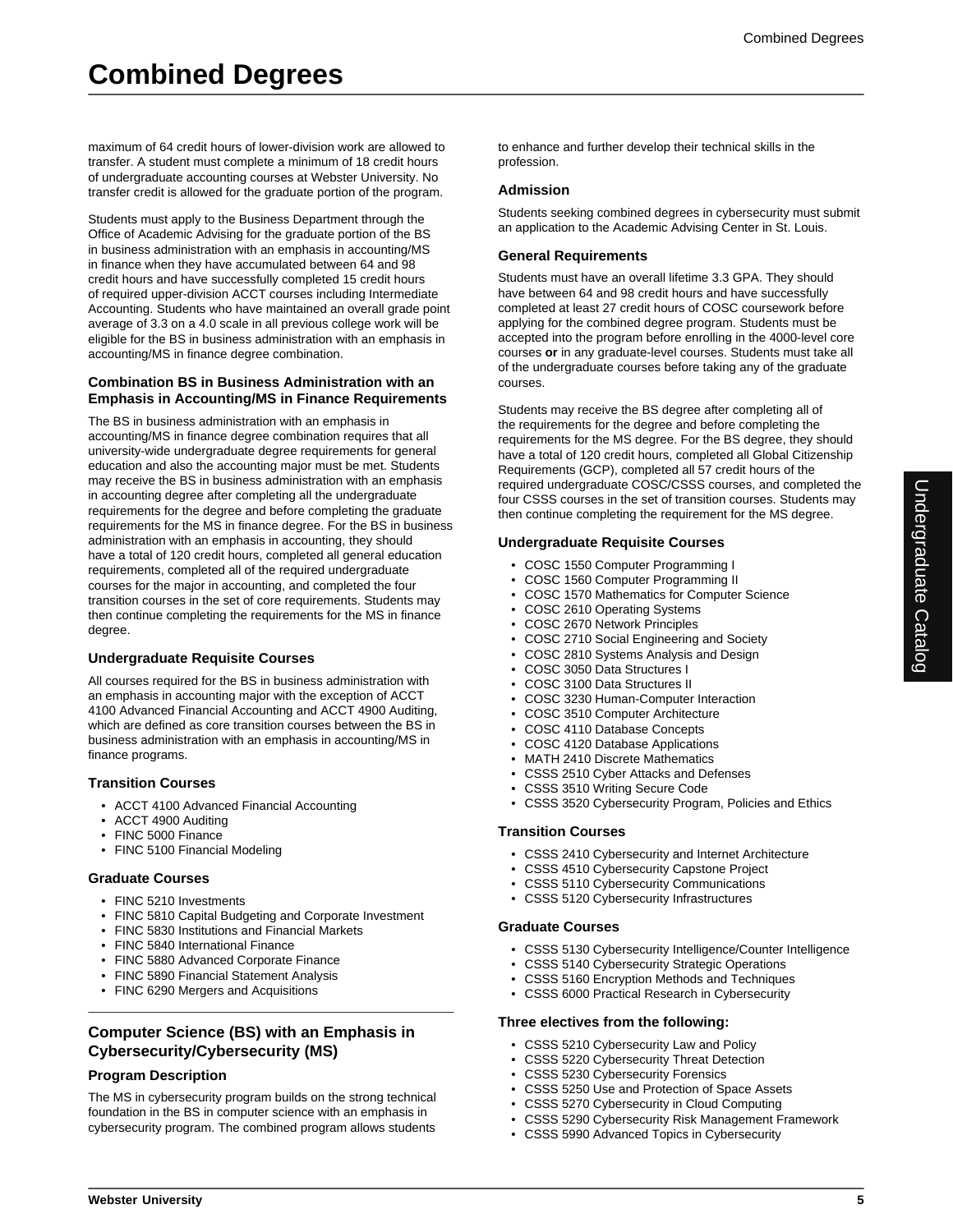• CSSS 6500 Cybersecurity Internship

The student must also select one (1) additional elective from CSSS or other Webster elective credit courses that may be offered at the location where the student is completing their MS requirements.

# **Education (BA) with an Emphasis in Elementary Education/Teaching English to Speakers of Other Languages (MA)**

This program leads to teacher certification in elementary education at the end of the BA program. In this combined degrees program, 6 hours of the MA in TESOL are completed during the BA (COMM 5344 and TESL 5139) and the remaining 27 hours are completed during the MA program. Upon completion of the MA in TESOL, the teacher candidate is eligible for certification in ESOL.

# **Degree Requirements**

A minimum of 120 credit hours consisting of the following:

- 33 required major credit hours
- Applicable University Global Citizenship Program hours\*
- Additional required certification coursework and electives to total 120 credit hours

\*Students should consult with their advisor to determine Global Citizenship Program (GCP) coded courses that meet required certification competencies.

27 required major hours of TESL coursework completes the MA degree.

# **Required Major Courses**

- EDUC 2000 Beginning Practicum in Education (B or better required) (1 hour)
- EDUC 2800 Foundations in Education (B or better required) (3 hours)
- EDUC 2900 Education of Students with Exceptionalities (3 hours)
- EDUC 3100 Learning, Teaching, and Assessment (3 hours)
- EDUC 3375 Behavior Management (3 hours)
- EDUC 3440 Digital Pedagogy and Assistive Learning Technologies (3 hours)
- EDUC 3000 Practicum: Elementary (2 hours)
- EDUC 3199 Practicum Seminar (1 hour)
- EDUC 4000 Apprentice Teaching Seminar (1 hour)
- EDUC 4950 Apprentice Teaching: Elementary Primary (Grades 1-3) (13 hours) **or** EDUC 4960 Apprentice Teaching: Elementary (Intermediate (Grades 4-6) (13 hours)

## **Additional Education and Content Courses for Certification**

- EDUC 2110 Communication in Education (3 hours)
- EDUC 2140 Writing for Teachers (B- or better required) (3 hours)
- A second course with GCP coding for Written Communication (3 hours)
- EDUC 4180 Elementary Arts and Humanities Methods (3 hours)
- EDUC 4190 Elementary STEM Methods (3 hours)
- EDUC 4220 DiIfferentiated Mathematics Instruction (3 hours)
- EDUC 4250 Economics and Geography for Global Sustainability (3 hours)
- EDUC 4270 Methods of Teaching Elementary Reading (3 hours)
- EDUC 4280 ELEM/SPED Teaching Reading and Writing in the Content Areas (3 hours)
- EDUC 4290 ELEM/SPED Differentiated Reading Assessment and Intervention (3 hours)
- EDUC 4435 Inclusive Practices and Methods for Teaching English Learners (3 hours)
- EDUC 4730 Language Development (3 hours)
- 8-18 credit hours of a Foreign Language (a minor is highly encouraged)
- COMM 5344 Introduction to Linguistics (3 hours) **or** ENGL 4190 The Story of English (3 hours)
- TESL 5139 English for Speakers of Other Languages (ESOL) Methods (3 hours)
- Additional required certification coursework and electives to total 120 credit hours at the undergraduate level

# **Graduate coursework to be completed after the BA**

- TESL 5030 Linguistics for Language Learning and Teaching (3 hours)\*
- TESL 5040 Practicum in English Language Classrooms (3 hours)\*
- TESL 5220 Lesson Planning and Curriculum Development for Language Classrooms (3 hours)\*
- TESL 5230 Theories of Foreign and Second Language Acquisition\*
- TESL 5311 Language Assessment (3 hours)\*
- TESL 5350 Sociolinguistics (3 hours)\*
- COMM 5270 Visual Communications
- **or** COMM 5530 Technology and Teaching (3 hours)\* • 2 TESL Electives (6 hours)\*

\*Courses to be taken after completion of Initial Elementary Certification.

# **Admission to the Major**

Students may be fully admitted to the major when the following criteria have been met:

- A grade of B or better in EDUC 2800 Foundations in Education.
- A grade of B or better in EDUC 2000 Beginning Practicum in Education.
- A completed Candidate Responsibility Form.
- A departmental GPA of 3.0, based on all EDUC courses taken.

# **Admission to Teacher Certification**

Students declaring Education as a degree major will pursue initial teacher certification as part of their degree. A Program of Study (POS) is designed to meet the Global Citizenship Program requirements, degree requirements, and certification requirements of both the Missouri Department of Elementary and Secondary Education (DESE) and Webster University.

Candidates must meet the following requirements for formal acceptance in the initial teacher certification program:

- Successful completion of all sections of the MoGEA exam or ACT composite score of 20 or better.
- Written Program of Study (POS) outlining the degree and program requirements.
- Completion of a college Composition course with a grade of B- or better.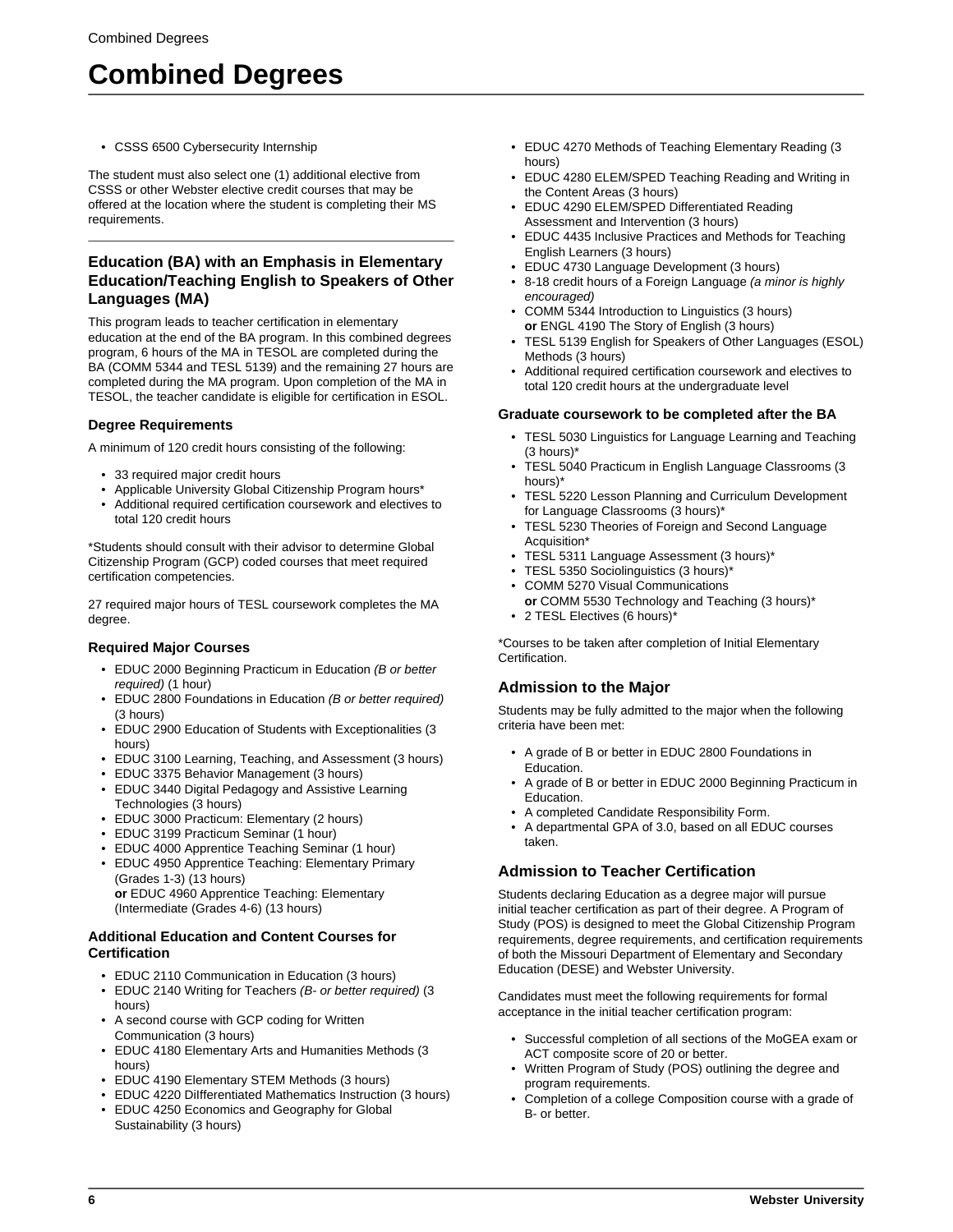- Completion of a college Mathematics course with a grade of B- or better.
- Completion of EDUC 2800 Foundations in Education with a grade of B or better.
- Completion of EDUC 2000 Beginning Practicum in Education with a grade of B or better.
- Successful completion of Passport Tasks 1-5.
- Minimum professional GPA of 3.0, and Content GPA (if applicable) of 3.0. This must be maintained throughout the program.

#### **Note: Grades of C- or above are eligible for Certification requirements.**

Candidates must be admitted to teacher certification in order to take specified EDUC or CMAT methods courses.

Students who have transferred in all these course requirements should apply for entrance to the Teacher Certification program when they first meet with an academic advisor in the department.

# **Background Checks**

Students are required to obtain various annual background checks prior to field experiences. The state requires current fingerprint clearance prior to issuing the teaching certificate.

# **State Assessment**

To obtain teaching licensure in Missouri, students are required to complete a number of state assessments. State-required assessments are administered by designated agencies, and students are required to pay all associated fees. All state assessments are administered in a digital format. Students must pass the state-required content assessment examinations prior to apprentice teaching.

## **Practicum**

Students must complete a 3000-level practicum and accompanying practicum seminar with a grade of B or better. To enroll in a practicum, students must submit an application by September 15 for a spring placement and by February 15 for a fall placement. No late applications will be accepted. Candidates must meet with the Coordinator of Field Placement prior to applying for practicum.

# **Apprentice Teaching**

Apprentice teaching and the accompanying apprentice teacher seminar are required for all initial certifications. To enroll in apprentice teaching, students must submit an application by September 15 for a spring placement and by February 15 for a fall placement. No late applications will be accepted.

Prior to apprentice teaching students must have:

- Met all course and departmental assessment requirements, including formal acceptance to teacher certification status.
- Successfully completed practicum and practicum seminar with a grade of B or better.
- Passed the state-required content assessment examination.

Apprentice Teaching placements are made by the Field Experience Office. Placements will be arranged with the St. Louis City, St. Louis County, St. Charles County and Jefferson County School Districts along with private and independent schools. All candidates for certification must complete either their practicum or apprentice teaching in a diverse setting.

## **Education (BA) with an Emphasis in Secondary English/Teaching English to Speakers of Other Languages (MA)**

This program leads to teacher certification in secondary English education at the end of the BA program. In this combined degrees program, 6 hours of the MA in TESOL are completed during the BA (COMM 5344 and TESL 5139) and the remaining 27 hours are completed during the MA program. Upon completion of the MA in TESOL, the teacher candidate is eligible for certification in ESOL.

## **Degree Requirements**

A minimum of 120 credit hours consisting of the following:

- 33 required major credit hours
- Applicable University Global Citizenship Program hours\*
- Additional required certification coursework and electives to total 120 credit hours

\*Students should consult with their advisor to determine Global Citizenship Program (GCP) coded courses that meet required certification competencies.

27 required major hours of TESL coursework completes the MA degree.

## **Required Major Courses**

- EDUC 2000 Beginning Practicum in Education (B or better required) (1 hour)
- EDUC 2800 Foundations in Education (B or better required) (3 hours)
- EDUC 2900 Education of Students with Exceptionalities (3 hours)
- EDUC 3100 Learning, Teaching, and Assessment (3 hours)
- EDUC 3375 Behavior Management (3 hours)
- EDUC 3440 Digital Pedagogy and Assistive Learning Technologies (3 hours)
- EDUC 3005 Practicum: Secondary English (2 hours)
- EDUC 3099 Practicum Seminar (1 hour)
- EDUC 4000 Apprentice Teaching Seminar (1 hour)
- EDUC 4970 Apprentice Teaching: Secondary English (13 hours)

#### **Additional Education and Content Courses for Certification**

- EDUC 2110 Communication in Education (3 hours)
- EDUC 2140 Writing for Teachers (3 hours)
- EDUC 3190 Young Adult Literature (3 hours)
- EDUC 4130 Writing Instruction (3 hours)
- EDUC 4350 Arts and Humanities Methods (3 hours)
- EDUC 4380 Teaching Reading and Writing in the Content Areas (3 hours)
- EDUC 4390 Differentiated Reading Assessment and Intervention (3 hours)
- EDUC 4435 Inclusive Practices and Methods for Teaching English Learners (3 hours)
- ENGL 2050 U.S. Literature (3 hours)
- ENGL 2020 British Literature I (3 hours)
- ENGL 2030 British Literature II (3 hours)
- ENGL 2086 U.S. Literature of Diversity (3 hours)
- ENGL 4190 The Story of English (3 hours)
- A second written composition course (3 hours)
- ENGL 2150 Creative Writing: Poetry (3 hours) **or** ENGL 2160 Creative Writing: Fiction (3 hours) **or** ENGL 2170 Creative Writing: Playwriting (3 hours) **or** ENGL 2180 Creative Writing: Nonfiction (3 hours)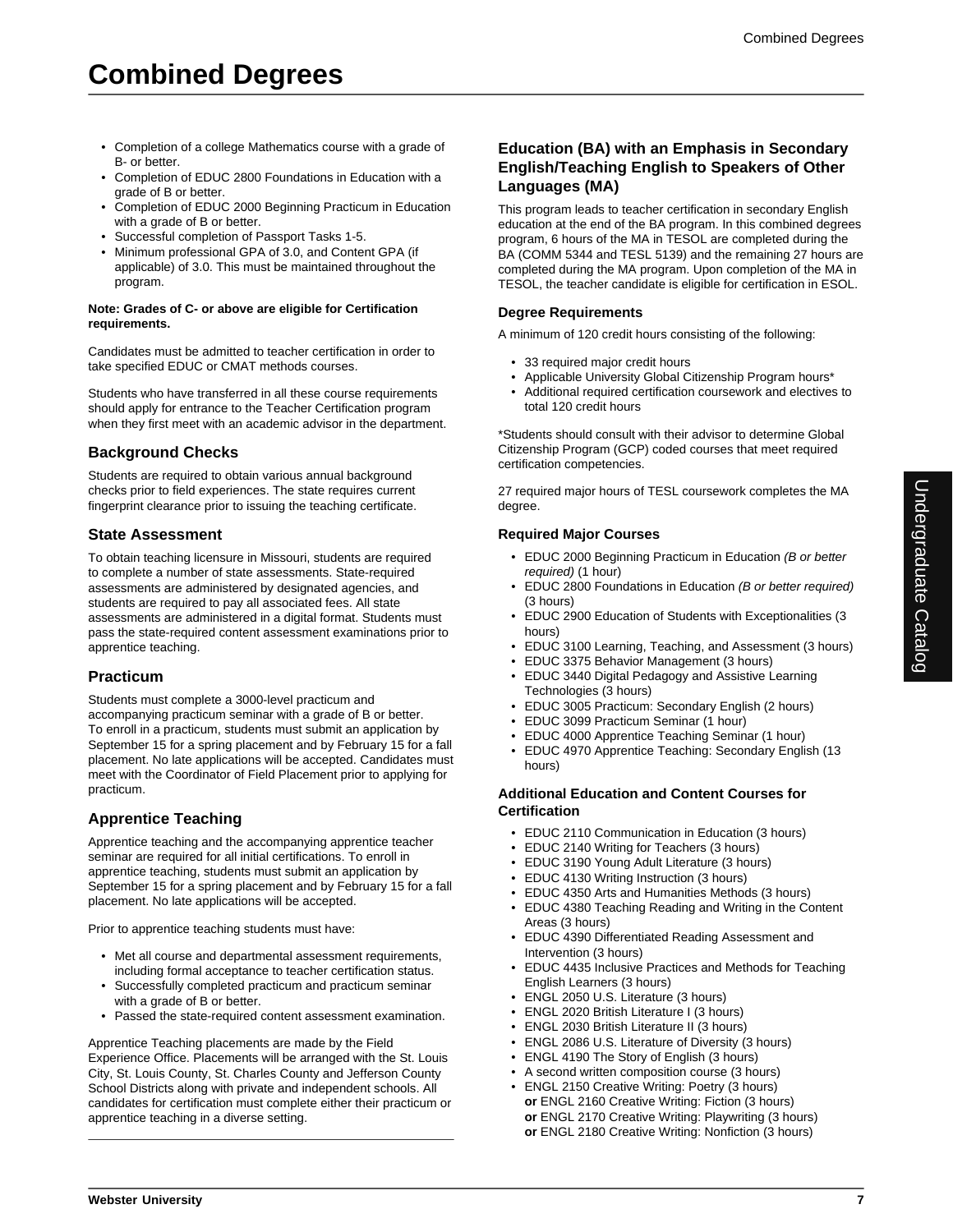- COMM 5344 Introduction to Linguistics (3 hours)
- TESL 5139 English for Speakers of Other Languages (ESOL) Methods (3 hours)
- Additional required certification coursework and electives to total 120 credit hours at the undergraduate level

# **Graduate Coursework to be Completed After the BA**

- TESL 5030 Linguistics for Language Learning and Teaching (3 hours)\*
- TESL 5040 Practicum in English Language Classrooms (3 hours)\*
- TESL 5220 Lesson Planning and Curriculum Development for Language Classrooms(3 hours)\*
- TESL 5230 Theories of Foreign and Second Language Acquisition\*
- TESL 5311 Language Assessment (3 hours)\*
- TESL 5350 Sociolinguistics (3 hours)\*
- COMM 5270 Visual Communications
- **or** COMM 5530 Technology and Teaching (3 hours)\* • 2 TESL Electives (6 hours)\*

\*Courses to be taken after completion of initial certification.

# **Admission to the Major**

Students may be fully admitted to the major when the following criteria have been met:

- A grade of B or better in EDUC 2800 Foundations in Education.
- A grade of B or better in EDUC 2000 Beginning Practicum in Education.
- A completed Candidate Responsibility Form.
- A departmental GPA of 3.0, based on all EDUC courses taken.

# **Admission to Teacher Certification**

Students declaring Education as a degree major will pursue initial teacher certification as part of their degree. A Program of Study (POS) is designed to meet the Global Citizenship Program requirements, degree requirements, and certification requirements of both the Missouri Department of Elementary and Secondary Education (DESE) and Webster University.

Candidates must meet the following requirements for formal acceptance in the initial teacher certification program:

- Successful completion of all sections of the MoGEA exam or ACT composite score of 20 or better.
- Written Program of Study (POS) outlining the degree and program requirements.
- Completion of a college Composition course with a grade of B- or better.
- Completion of a college Mathematics course with a grade of B- or better.
- Completion of EDUC 2800 Foundations in Education with a grade of B or better.
- Completion of EDUC 2000 Beginning Practicum in Education with a grade of B or better.
- Successful completion of Passport Tasks 1-5.
- Minimum professional GPA of 3.0, and Content GPA (if applicable) of 3.0. This must be maintained throughout the program.

**Note: Grades of C- or above are eligible for Certification requirements.**

Candidates must be admitted to teacher certification in order to take specified EDUC or CMAT methods courses.

Students who have transferred in all these course requirements should apply for entrance to the Teacher Certification program when they first meet with an academic advisor in the department.

# **Background Checks**

Students are required to obtain various annual background checks prior to field experiences. The state requires current fingerprint clearance prior to issuing the teaching certificate.

# **State Assessment**

To obtain teaching licensure in Missouri, students are required to complete a number of state assessments. State-required assessments are administered by designated agencies, and students are required to pay all associated fees. All state assessments are administered in a digital format. Students must pass the state-required content assessment examinations prior to apprentice teaching.

# **Practicum**

Students must complete a 3000-level practicum and accompanying practicum seminar with a grade of B or better. To enroll in a practicum, students must submit an application by September 15 for a spring placement and by February 15 for a fall placement. No late applications will be accepted. Candidates must meet with the Coordinator of Field Placement prior to applying for practicum.

# **Apprentice Teaching**

Apprentice teaching and the accompanying apprentice teacher seminar are required for all initial certifications. To enroll in apprentice teaching, students must submit an application by September 15 for a spring placement and by February 15 for a fall placement. No late applications will be accepted.

Prior to apprentice teaching students must have:

- Met all course and departmental assessment requirements, including formal acceptance to teacher certification status.
- Successfully completed practicum and practicum seminar with a grade of B or better.
- Passed the state-required content assessment examination.

Apprentice Teaching placements are made by the Field Experience Office. Placements will be arranged with the St. Louis City, St. Louis County, St. Charles County and Jefferson County School Districts along with private and independent schools. All candidates for certification must complete either their practicum or apprentice teaching in a diverse setting.

# **Education (BA) with an Emphasis in World Languages/Teaching English to Speakers of Other Languages (MA)**

This program leads to teacher certification in K-12 world languages at the end of the BA program. In this combined degrees program, 6 hours of the MA in TESOL are completed during the BA (COMM 5344 and TESL 5139) and the remaining 27 hours are completed during the MA program. Upon completion of the MA in TESOL, the teacher candidate is eligible for certification in ESOL.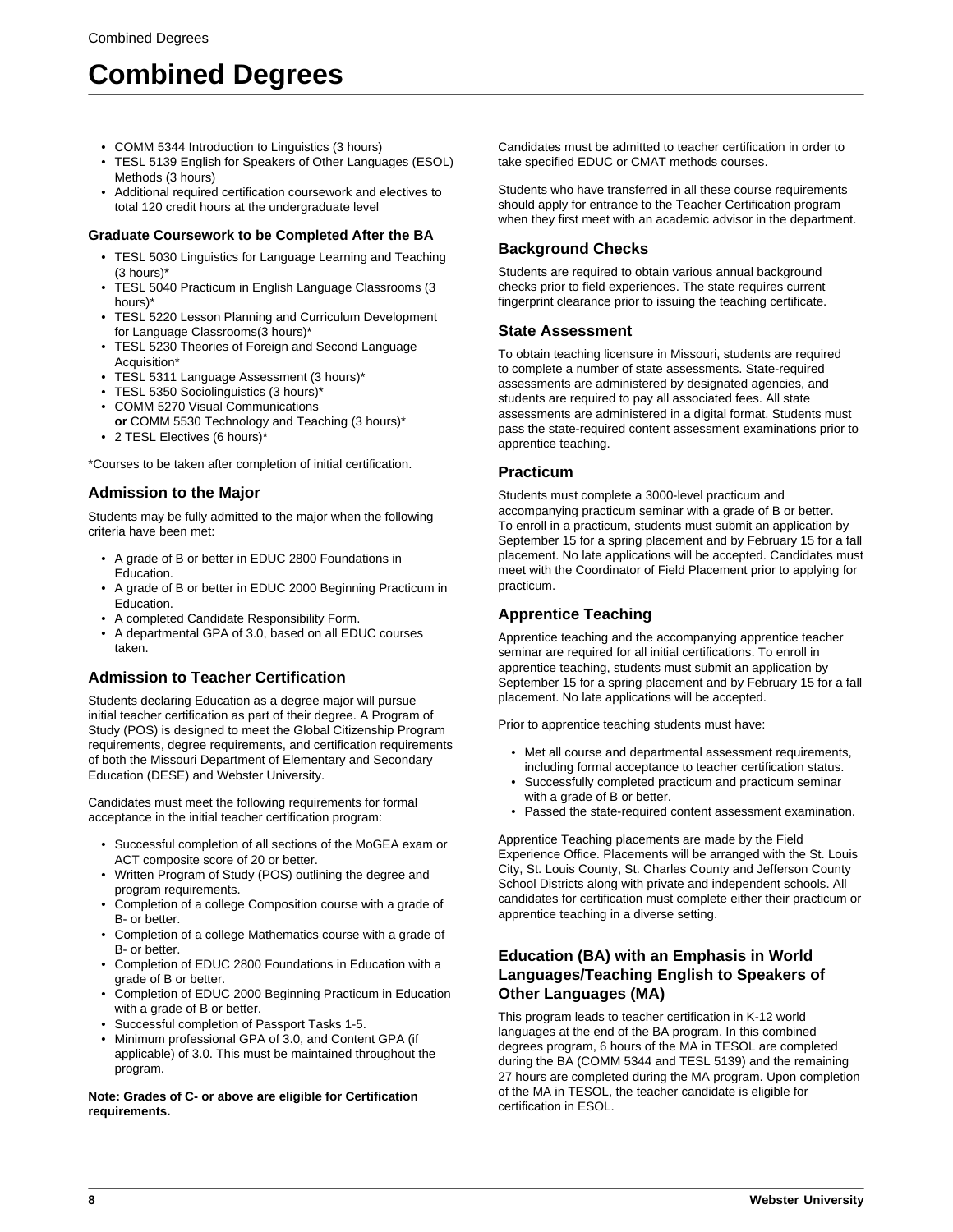## **Degree Requirements**

A minimum of 120 credit hours consisting of the following:

- 33 required major credit hours
- Applicable University Global Citizenship Program hours\*
- Additional required certification coursework and electives to total 120 credit hours

\*Students should consult with their advisor to determine Global Citizenship Program (GCP) coded courses that meet required certification competencies.

27 required major hours of TESL coursework completes the MA degree.

#### **Required Major Courses**

- EDUC 2000 Beginning Practicum in Education (B or better required) (1 hour)
- EDUC 2800 Foundations in Education (B or better required) (3 hours)
- EDUC 2900 Education of Students with Exceptionalities (3 hours)
- EDUC 3100 Learning, Teaching, and Assessment (3 hours)
- EDUC 3375 Behavior Management (3 hours)
- EDUC 3440 Digital Pedagogy and Assistive Learning Technologies (3 hours)
- EDUC 3012 Practicum: K-12 French (2 hours) **or** EDUC 3013 Practicum: K-12 German (2 hours) **or** EDUC 3014 Practicum: K-12 Spanish (2 hours)
- EDUC 3099 Practicum Seminar (1 hour)
- EDUC 4000 Apprentice Teaching Seminar (1 hour)
- EDUC 4985 Apprentice Teaching: World Languages K-12: French (13 hours)

**or** EDUC 4986 Apprentice Teaching: K-12 World Languages: German (13 hours)

**or** EDUC 4987 Apprentice Teaching: K-12 World Languages: Spanish (13 hours)

#### **Additional Education and Content Courses for Certification**

- EDUC 2110 Communication in Education (3 hours)
- EDUC 2140 Writing for Teachers (B- or better required) (3 hours)
- A second course with GCP coding for Written Communication (3 hours)
- EDUC 4350 Arts and Humanities Methods (3 hours)
- EDUC 4380 Teaching Reading and Writing in the Content Areas (3 hours)
- EDUC 4435 Inclusive Practices and Methods for Teaching English Learners (3 hours)
- 30 semester hours in French, German, or Spanish (C- or better required)
- COMM 5344 Introduction to Linguistics (3 hours) **or** ENGL 4190 The Story of English (3 hours)
- TESL 5139 English for Speakers of Other Languages (ESOL) Methods (3 hours)
- Additional required certification coursework and electives to total 120 credit hours at the undergraduate level

#### **Graduate Coursework to be Completed After the BA**

- TESL 5030 Linguistics for Language Learning and Teaching (3 hours)\*
- TESL 5040 Practicum in English Language Classrooms (3 hours)\*
- TESL 5220 Lesson Planning and Curriculum Development for Language Classrooms (3 hours)\*
- TESL 5230 Theories of Foreign and Second Language Acquisition (3 hours)\*
- TESL 5311 Language Assessment (3 hours)\*
- TESL 5350 Sociolinguistics (3 hours)\*
- COMM 5270 Visual Communications **or** COMM 5530 Technology and Teaching (3 hours)\*
- 2 TESL Electives (6 hours)\*

\*Courses to be taken after completion of initial certification.

#### **Admission to the Major**

Students may be fully admitted to the major when the following criteria have been met:

- A grade of B or better in EDUC 2800 Foundations in Education.
- A grade of B or better in EDUC 2000 Beginning Practicum in Education.
- A completed Candidate Responsibility Form.
- A departmental GPA of 3.0, based on all EDUC courses taken.

# **Admission to Teacher Certification**

Students declaring Education as a degree major will pursue initial teacher certification as part of their degree. A Program of Study (POS) is designed to meet the Global Citizenship Program requirements, degree requirements, and certification requirements of both the Missouri Department of Elementary and Secondary Education (DESE) and Webster University.

Candidates must meet the following requirements for formal acceptance in the initial teacher certification program:

- Successful completion of all sections of the MoGEA exam or ACT composite score of 20 or better.
- Written Program of Study (POS) outlining the degree and program requirements.
- Completion of a college Composition course with a grade of B- or better.
- Completion of a college Mathematics course with a grade of B- or better.
- Completion of EDUC 2800 Foundations in Education with a grade of B or better.
- Completion of EDUC 2000 Beginning Practicum in Education with a grade of B or better.
- Successful completion of Passport Tasks 1-5.
- Minimum professional GPA of 3.0, and Content GPA (if applicable) of 3.0. This must be maintained throughout the program.

#### **Note: Grades of C- or above are eligible for Certification requirements.**

Candidates must be admitted to teacher certification in order to take specified EDUC or CMAT methods courses.

Students who have transferred in all these course requirements should apply for entrance to the Teacher Certification program when they first meet with an academic advisor in the department.

## **Background Checks**

Students are required to obtain various annual background checks prior to field experiences. The state requires current fingerprint clearance prior to issuing the teaching certificate.